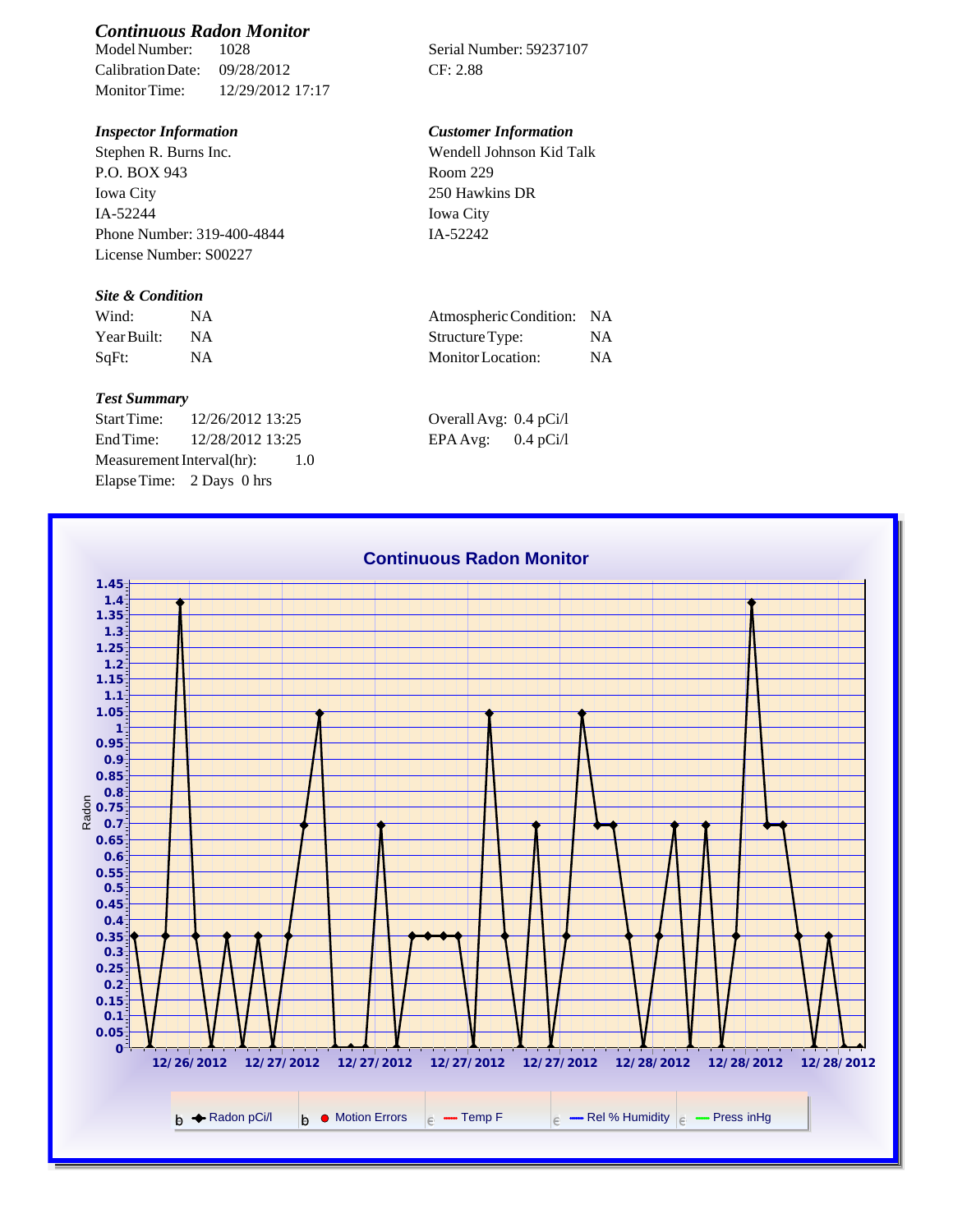| ******* | *******<br>12/26/2012 |       |
|---------|-----------------------|-------|
| Time    | Counts                | Flags |
|         | pCi/l                 |       |
| 14:25   | 0.3                   |       |
| 15:25   | 0.0                   |       |
| 16:25   | 0.3                   |       |
| 17:25   | 1.4                   |       |
| 18:25   | 0.3                   |       |
| 19:25   | 0.0                   |       |
| 20:25   | 0.3                   |       |
| 21:25   | 0.0                   |       |
| 22:25   | 0.3                   |       |
| 23:25   | 0.0                   |       |

| ******* | 12/27/2012    | ******* |  |
|---------|---------------|---------|--|
| Time    | <b>Counts</b> | Flags   |  |
|         | pCi/l         |         |  |
| 00:25   | 0.3           |         |  |
| 01:25   | 0.7           |         |  |
| 02:25   | 1.0           |         |  |
| 03:25   | 0.0           |         |  |
| 04:25   | 0.0           |         |  |
| 05:25   | 0.0           |         |  |
| 06:25   | 0.7           |         |  |
| 07:25   | 0.0           |         |  |
| 08:25   | 0.3           |         |  |
| 09:25   | 0.3           |         |  |
| 10:25   | 0.3           |         |  |
| 11:25   | 0.3           |         |  |
| 12:25   | 0.0           |         |  |
| 13:25   | 1.0           |         |  |
| 14:25   | 0.3           |         |  |
| 15:25   | 0.0           |         |  |
| 16:25   | 0.7           |         |  |
| 17:25   | 0.0           |         |  |
| 18:25   | 0.3           |         |  |
| 19:25   | 1.0           |         |  |
| 20:25   | 0.7           |         |  |
| 21:25   | 0.7           |         |  |
| 22:25   | 0.3           |         |  |

| ******* | 12/28/2012<br>******* |              |  |
|---------|-----------------------|--------------|--|
| Time    | Counts<br>pCi/l       | <b>Flags</b> |  |
| 00:25   | 0.3                   |              |  |
|         |                       |              |  |
| 01:25   | 0.7                   |              |  |
| 02:25   | 0.0                   |              |  |
| 03:25   | ი ⁊                   |              |  |

23:25 0.0